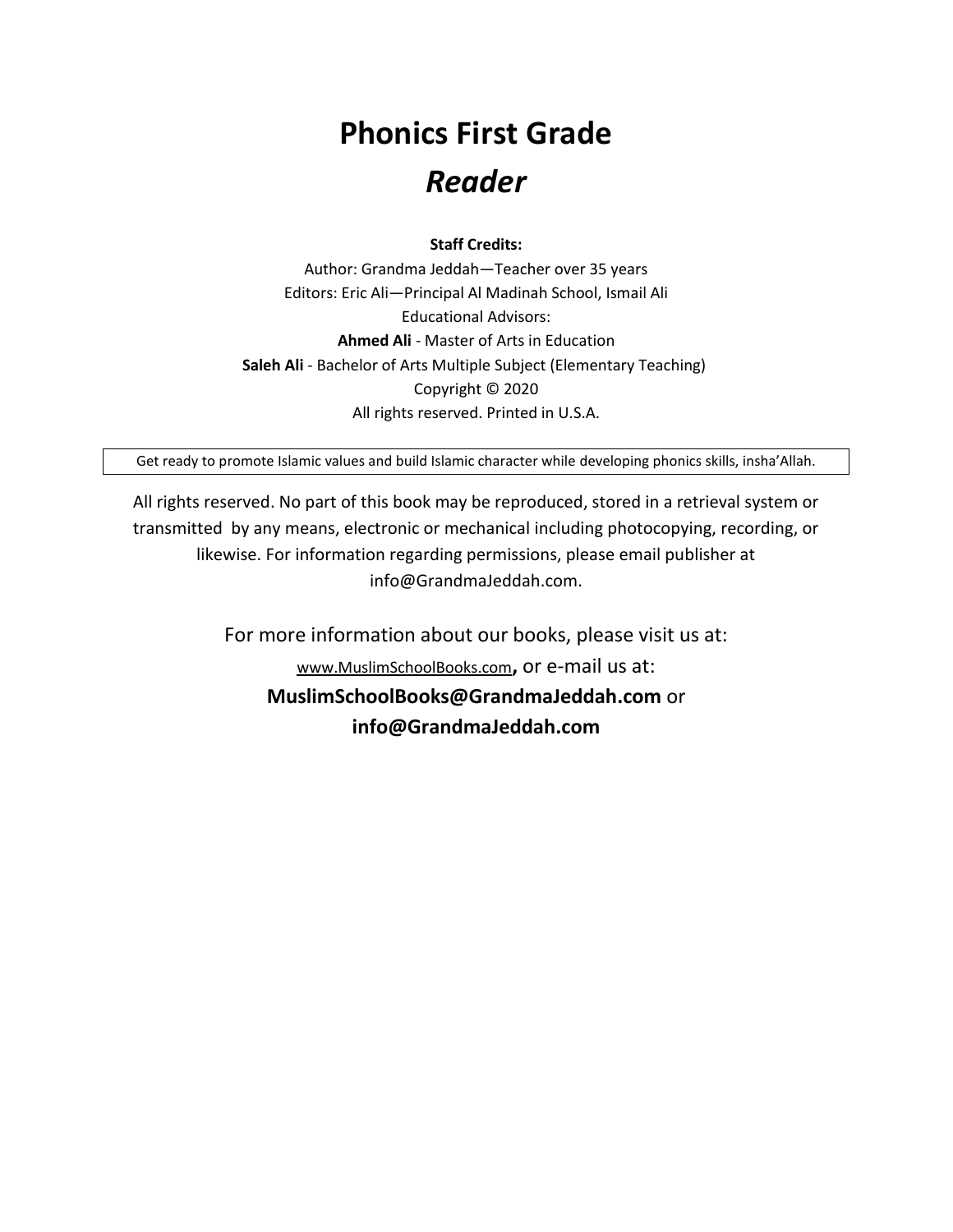## **Contents**

The Job …….4 Allah Made Rain ….10 A Tree is Terrific……..17 Is Meat Your Treat?……22 The Blind Man…….28

Homeless People are a Blessing…..32 Eid is Fun…..37 Koran Contest-----46 Aisha, Wife of the Nabee……52 Sweets……..57 Your Mother….62

Parents are a Blessing….67 Do Not Do Shirk….73 Are You Bored?…..78 A Whale is Wow!….83

How to Eat and Drink in Islam….88 Wasp!…..92 Playing Keeps You Fit…..97 Are You Scared of Skunks? ….102 The Loved People …. 108

Pet Fish….113 Let's make a Meal ….117 Do You Draw? ….122 Owls……. 127



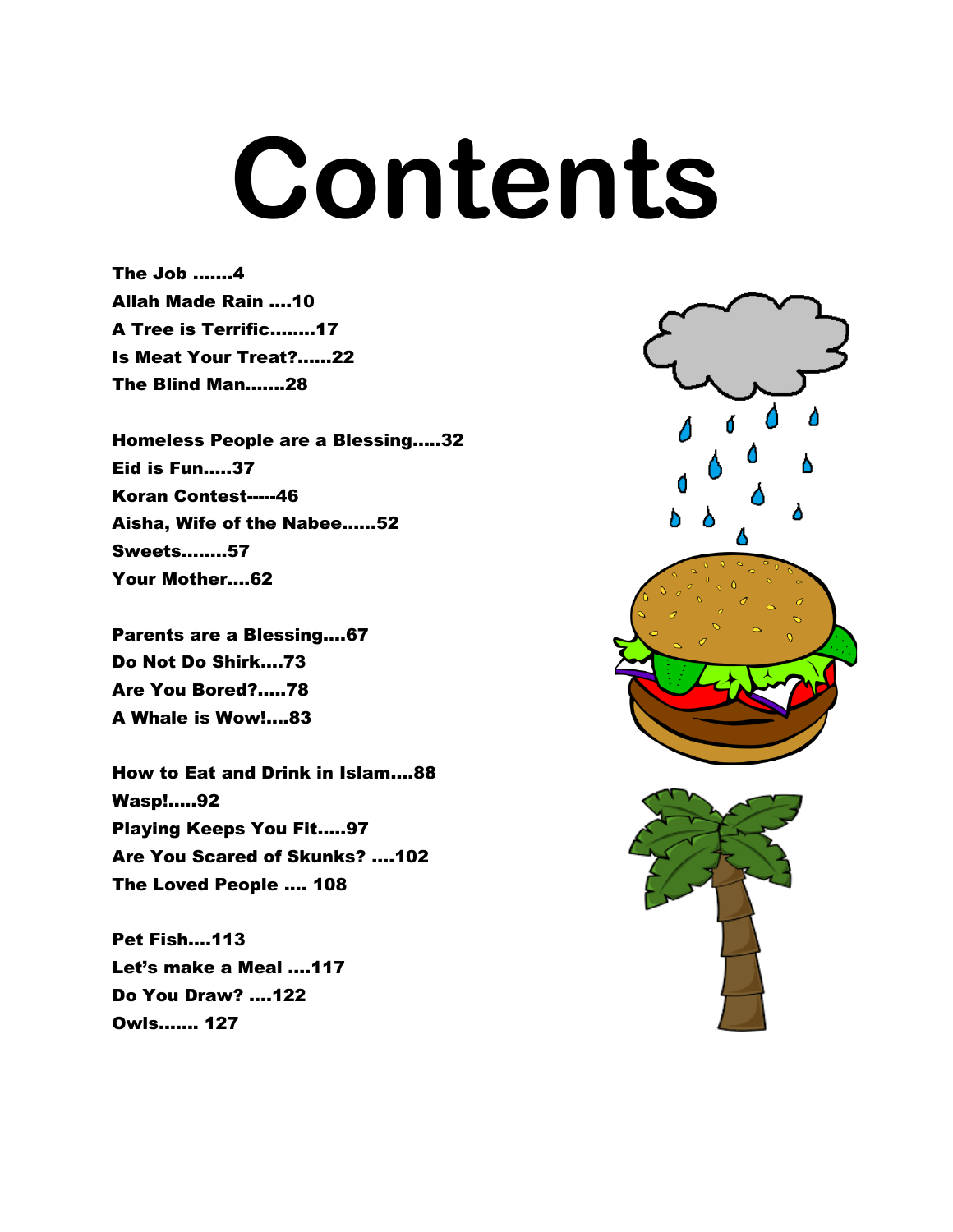



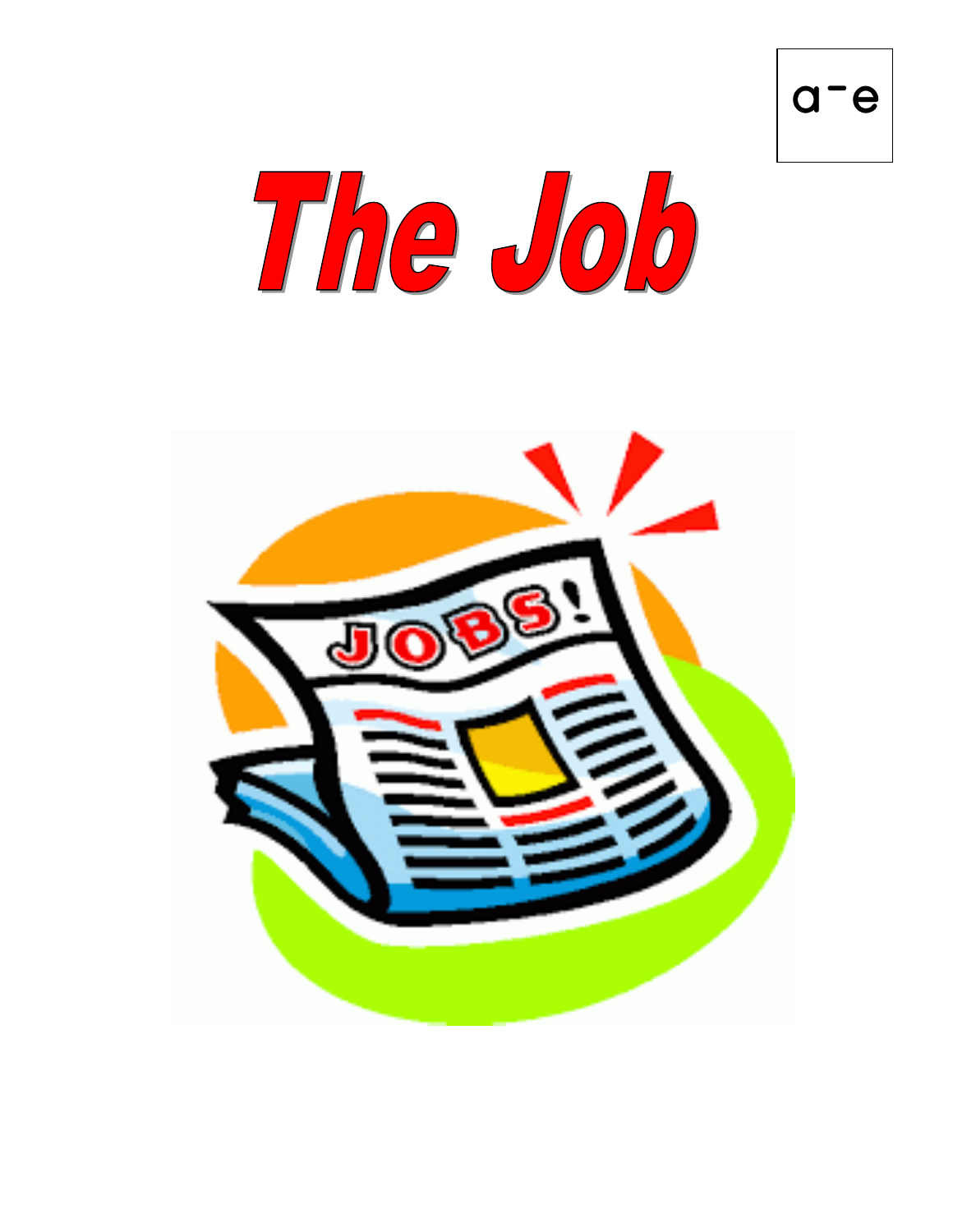

Ismail is twelve. Twelve is a **great** number for a kid. Now Ismail wants a job. What job can he do?

Ismail's mom said he can sell. What will he sell? His sister said he can sell tarts or cupcakes. Ismail will sell cupcakes.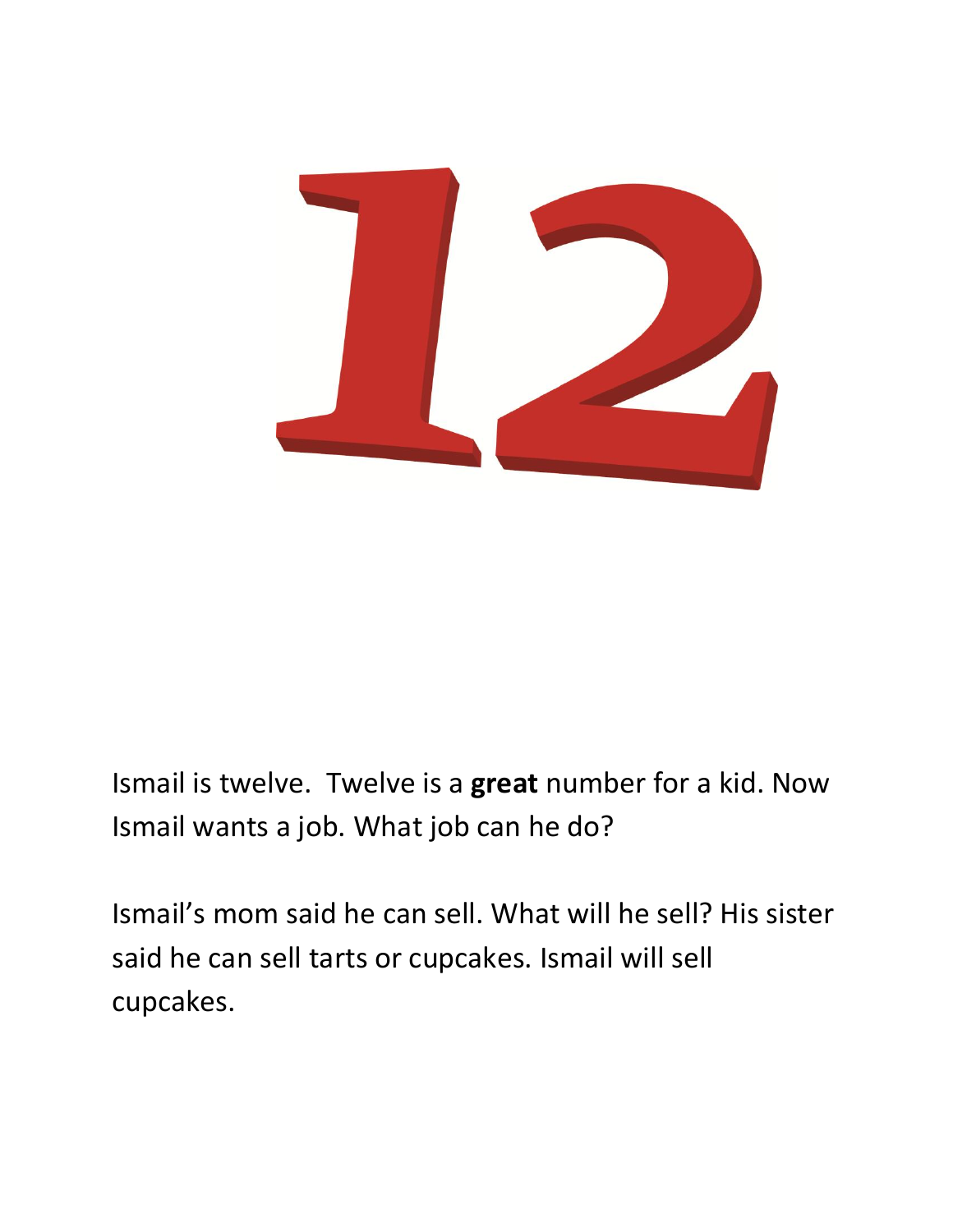

Now Ismail has to get eggs from the market. His best pal will go with him.

At the store, Ismail picks up a carton of eggs. He must not let **them** drop. Ismail hands the bills to the man in back of the desk. The man will **put** them in his bill box. Ismail is careful to set the eggs into his bag. He and his best pal go to the exit.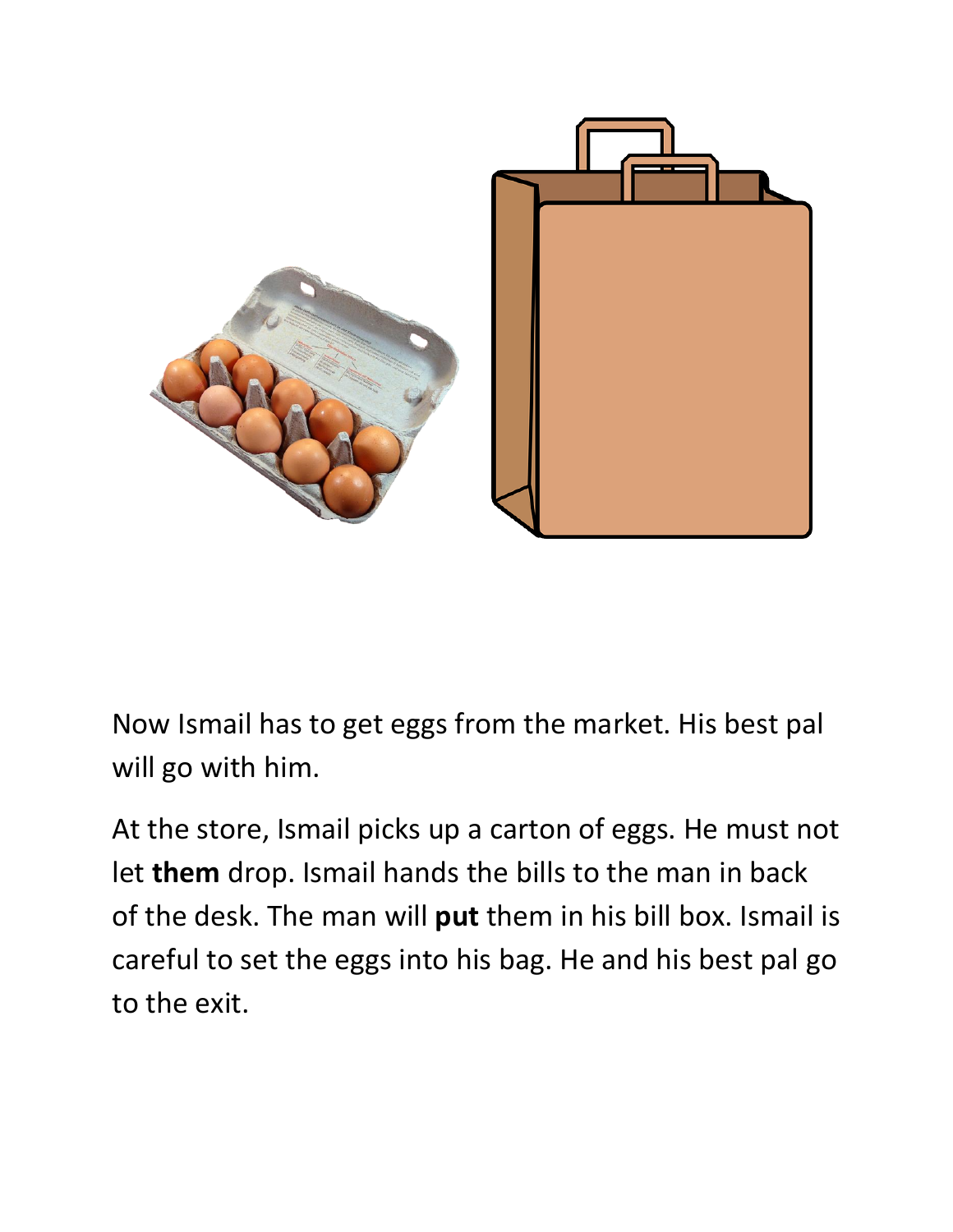

Ismail's mom makes the cupcake batter. She cracks the eggs. She adds the eggs to the batter. She mixes and mixes. Now she drips the batter into the cupcake tins. The tins go into the oven. The oven is hot. Mom sets the clock.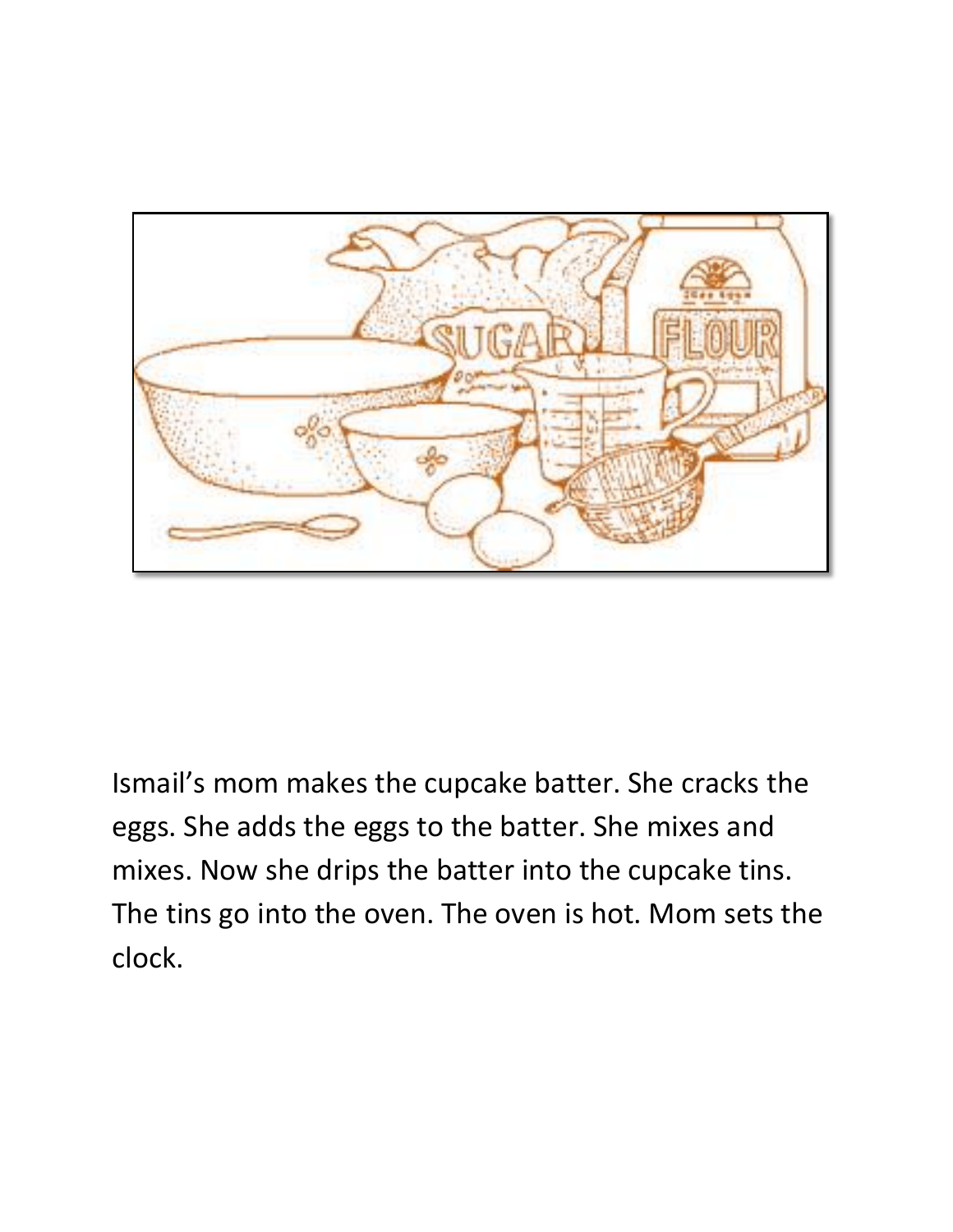

The clock rings. Mom takes the cupcakes out of the oven. She sets them on the rack to rest.

**When** the cupcakes are not hot, Ismail will put all of them on a long pan. Now he will go out to the masjid.